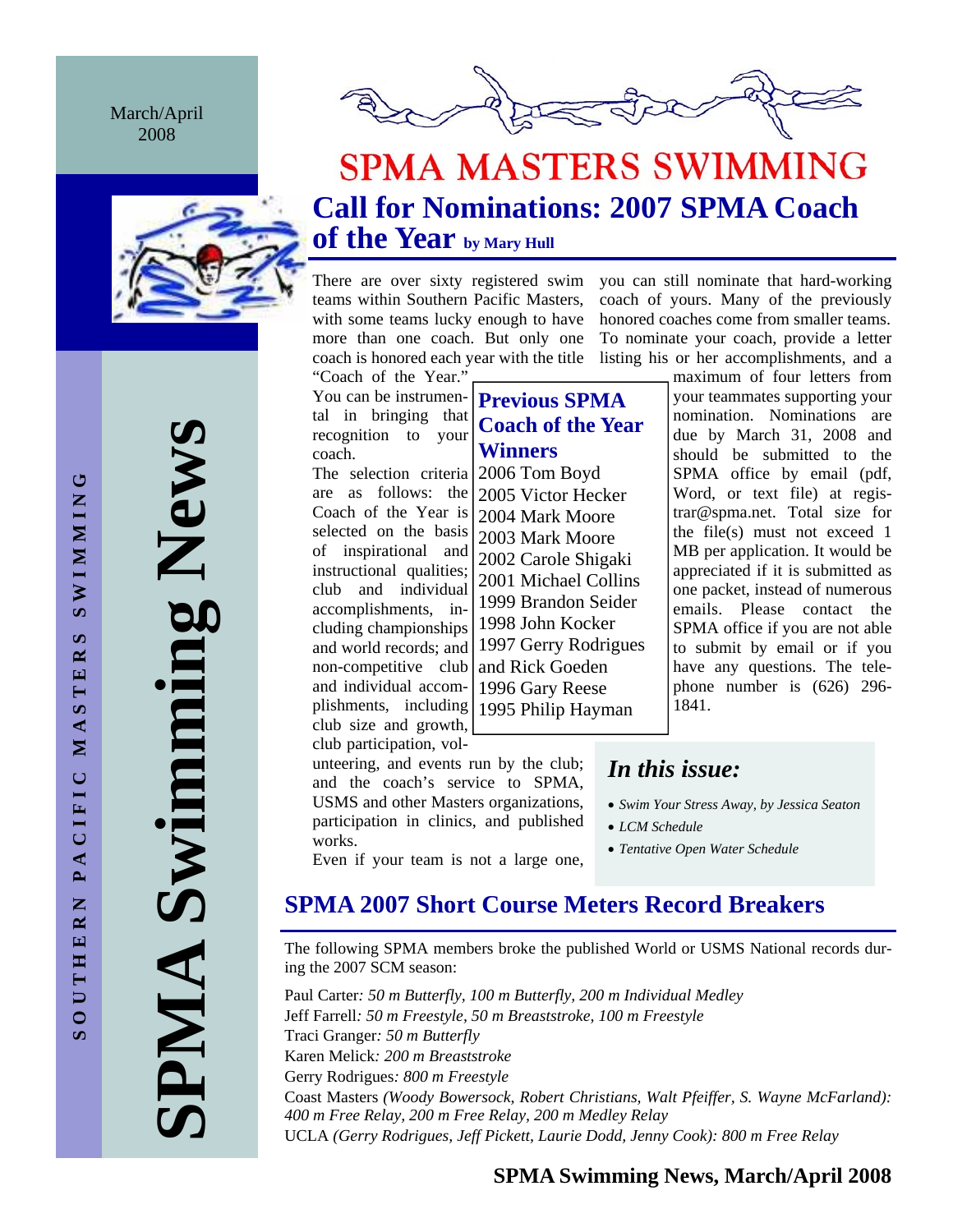# SWIM FOR LIFE!

# **SAN LUIS OBISPO, SANTA BARBARA (North) and KERN**<br>ATASCADERO: Team K-man<br>Jennifer Glenesl

# **SANTA BARBARA (South) and VENTURA**<br>CARPINTERIA: Channel Island

**LOS ANGELES (North)**<br>LANCASTER: Oasis Masters

# **LOS ANGELES (Westside)**

EL SEGUNDO MÁSTERS<br>
L.A. WEST: UCLA Bruin Masters Gerry Rodrigues (310) 702-9327; swimpro

# **LOS ANGELES (Central and South)**<br>CATALINA Channel Swimming Federation

**LOS ANGELES (South Bay)** 

**INLAND EMPIRE**<br>CORONA: Corona Aquatic Team Masters

**ORANGE COUNTY**<br>COTO DE CAZA: Coyotes HUNTINGTON BEACH SWIM CLUB<br>HUNTINGTON BEACH: Golden West Swim Club LADERA RANCH MASTERS Evan Forbes (949) 370-0568; e\_forbes @cox.net<br>MISSION VIEJO MASTERS Mark Moore (949) 233-6521; swimoffice@mvns NEWPORT BEACH: Team TYR Jeni Buys (949) 706-9991; gojeni@aol.com<br>NEWPORT BEACH Lifeguard Association Jim Turner (949) 644-3046; jturner@nbfd.n SAN CLEMENTE: San Clemente Swim Masters Rod Snyder (949) 366-1630; rdsnyder4@cox.net<br>SAN JUAN CAPISTRANO: Capo Masters Bert Bergen (949) 291-1659 (pool); info@capom **LAS VEGAS**<br> **HENDERSON Southern Nevada Masters** 

ATASCADERO: Team K-man Jennifer Glenesk (805) 434-1912; swimcoach@teamkman.org; www.teamkman.org<br>BAKERSFIELD: Gold Wave Masters Rafael Guijarro (661) 472-7246; rago2000@sbcglobal.net BAKERSFIELD: Gold Wave Masters **Rafael Guijarro (661) 472-7246; rago2000@sbcglobal.net**<br>BAKERSFIELD SWIM CLUB **Democration of Bakersfields** John Kraetsch, lkraetsch@bak.rr.com; www.bakersfieldsw BAKERSFIELD SWIM CLUB<br>
LOMPOC: Lompoc's Other Swim Team Jeff Storie (805) 875-2703; j\_storie@ci.lompoc.ca.us LOMPOC: Lompoc's Other Swim Team Jeff Storie (805) 875-2703; j\_storie@ci.lompoc.ca.us SAN LUIS OBISPO MASTERS Philip Yoshida (805) 543-9515; sloswimclub@sbcglobal.net; www.sloswimclub.org SAN LUIS OBISPO: Kennedy Club Masters Linda Stimson (805) 781-3488 x17; sloaquatics@kennedyclubs.com<br>SAN LUIS OBISPO: No. SLO Masters Kass Flaig (805) 704-9797; kassflaig@hotmail.com Kass Flaig (805) 704-9797; kassflaig@hotmail.com SANTA MARIA: Santa Maria Swim Club Mike Ashmore (805) 928-9655; santamariaswim@verizon.com

CARPINTERIA: Channel Island Vic Anderson (805) 403-5425, delphis13@msn.com<br>NEWBURY PARK: Performance Masters Steve Gleason (805) 208-3888; sgleason51@vahoo.c Steve Gleason  $(805)$  208-3888; sgleason51@yahoo.com OJAI: Ojai Masters Rick Goeden (805) 646-6884; theswimguy@sbcglobal.net<br>
SANTA BARBARA: UCSB Masters Research Maya Higashijima (805) 893-2505; ucsbmasters@gmail.co SANTA BARBARA: UCSB Masters Naya Higashijima (805) 893-2505; ucsbmasters@gmail.com<br>SANTA BARBARA MASTERS SS Swim Office (805) 966-9757; swimoffice@sbswim.org SANTA BARBARA MASTERS SB Swim Office (805) 966-9757; swimoffice@sbswim.org<br>THOUSAND OAKS: Conejo Simi Aquatics Nancy Kirkpatrick-Reno (818) 469-9972; www.csaswim.cc THOUSAND OAKS: Conejo Simi Aquatics Nancy Kirkpatrick-Reno (818) 469-9972; www.csaswim.com<br>THOUSAND OAKS: Daland Masters Kevin Lane (818) 917-6930; klane56ct@sbcglobal.net; www. THOUSAND OAKS: Daland Masters Kevin Lane (818) 917-6930; klane56ct@sbcglobal.net; www.dalandswim.com<br>THOUSAND OAKS: South Coast Aquatics Matt Warshaw (805) 660-2082; matt@southcoastwaterpoloclub.com<br>VENTURA COUNTY MASTERS Matt Warshaw (805) 660-2082; matt@southcoastwaterpoloclub.com VENTURA COUNTY MASTERS Jason York (805) 289-9298; jason.e.york@gmail.com; www.buenaventuraswimclub.org<br>VENTURA: Rio Mesa Masters Toby Petty (805) 642-6674; tonthego00@sbcglobal.net Toby Petty (805) 642-6674; tonthego00@sbcglobal.net

LANCASTER: Oasis Masters Tom Otto (661) 948-0057; ottolfixit@hotmail.com PASADENA: Caltech Masters Suzanne Dodd (626) 449-7536; sdodd@ipac.caltech.edu PASADENA: Rose Bowl Masters Chad Durieux (626) 564-0330; cdurieux @rosebowlaquatics.org<br>SANTA CLARITA MASTERS Lance O'Keefe; lokeefe@santa-clarita.com; pool: (661) 250-376 Lance O'Keefe; lokeefe@santa-clarita.com; pool: (661) 250-3767

CALABASAS: City of Calabasas Masters Raine Kishimoto (818) 222-2782 x 110; lkishimoto@cityofcalabasas.com<br>EL SEGUNDO MASTERS City of El Segundo (310) 524-2700 x2738 L.A. WEST: UCLA Bruin Masters Gerry Rodrigues (310) 702-9327; swimpro@pacbell.net<br>
PORTER RANCH: Porter Valley Masters Amy Lau (818) 523-3981; amy lau@earthlink.net PORTER RANCH: Porter Valley Masters Amy Lau (818) 523-3981; amylau@earthlink.net<br>WEST HOLLYWOOD AQUATICS Joel McKenna (310) 288-6555 (team hotline); inf WEST HOLLYWOOD AQUATICS Joel McKenna (310) 288-6555 (team hotline); info@wh2o.org; www.wh2o.org<br>WOODLAND HILLS: Southwest Aq Masters Fred Shaw (818) 347-1637; swamfred@aol.com; www.swam.us Fred Shaw (818) 347-1637; swamfred@aol.com; www.swam.us

Carol Sing (619) 588-2677; swim@swimcatalina.org; swimcatalina.org L.A. (various locations): SCAQ STAQ SCAQ Office (310) 390-5700; www.swim.net/scaq<br>L.A. MID-WILSHIRE: Meridian Swim Club Vanessa Mesia (310) 729-2971; vanessamesia@sbc L.A. MID-WILSHIRE: Meridian Swim Club Vanessa Mesia (310) 729-2971; vanessamesia@sbcglobal.net; meridiansportsclub.com<br>L.A. : Los Angeles Athletic Club Masters Skye Conant (213) 625-2211 x3366; skye.conant@laac.net; www.la L.A. : Los Angeles Athletic Club Masters Skye Conant (213) 625-2211 x3366; skye.conant@laac.net; www.laac.com<br>SOUTH GATE Masters Swim Team Patricia Mitchell (323) 563-5446; pmitchell @sogate.org Patricia Mitchell (323) 563-5446; pmitchell@sogate.org

HAWTHORNE: South Bay Swim Team Kathy Davids (310) 643-6523, kdavids @socal.rr.com; www.southbayswimteam.org<br>
LONG BEACH: Alpert JCC COM Cindy Jarvis (562) 426-7601 x1047, cjarvis @alpertjcc.org, www.alpertjcc.org LONG BEACH: Alpert JCC Cindy Jarvis (562) 426-7601 x1047, cjarvis@alpertjcc.org, www.alpertjcc.org<br>LONG BEACH: Shore Aquatics Elodie Lynn (562) 644-5228, mimibobs@msn.com, www.shoreaquatics.com LONG BEACH: Shore Aquatics Elodie Lynn (562) 644-5228, mimibobs@msn.com, www.shoreaquatics.com<br>CARSON/LOS ALAMITOS: Long Beach Grunions Yuji Utsumi; (562) 252-0220; info@lbgrunions.com; www.lbgrunions.com CARSON/LOS ALAMITOS: Long Beach Grunions Yuji Utsumi; (562) 252-0220; info@lbgrunions.com; www.lbgrunions.com MANHATTAN BEACH: Magnum Masters Chuck Milam (310) 592-6010, cdmilam @hotmail.com, www.manhattancc.com<br>RANCHO PALOS VERDES: Zenith Aquatics Shari Twidwell (310) 937-3535; shari@zapswimming.com Shari Twidwell (310) 937-3535; shari@zapswimming.com TORRANCE : LA Peninsula Swimmers Debi Blair (310) 813-9656; info@lapsmasters.org, www.lapsmasters.org

CORONA: Corona Aquatic Team Masters John Salvino (866) SWM-CRNA; coachsalvino@hotmail.com Debbie Mone (951) 461-1577; msmone@msn.com; mesaaquatics.com PALMDALE: Palmdale Masters Joe Goss (661) 267-5611; jgoss@cityofpalmdale.org<br>RIVERSIDE: Riverside Aquatics Assn. Eric Tanner (951) 313-9274; ertanner@gmail.com Eric Tanner (951) 313-9274; ertanner@gmail.com TEMECULA: City of Temecula Masters Gwen WIllcox (951) 694-6410; gwen willcox @cityoftemecula.org<br>WALNUT: Buzzards Peak Masters Francis Neric (562) 713-4555; fneric@mtsac.edu WALNUT: Buzzards Peak Masters Francis Neric (562) 713-4555; fneric@mtsac.edu<br>YUCAIPA: Masters of Yucaipa Francis Neradbury (951) 845-7458; vstcoach.jason@ Jason Bradbury (951) 845-7458; ystcoach.jason@verizon.net; yucaipaswim.org

Todd Conrad (949) 858-4100 x257; cotocoyotes@gmail.com FULLERTON: FAST Masters Team Bill Jewell, (949) 466-6523; swimbill@sbcglobal.net; fastswim.org<br>HUNTINGTON BEACH SWIM CLUB Buddy Belshe (949) 362-4727 Erik Andrews (714) 308-2227; slipperyrocks@yahoo.com; goldenwestswimclub.com IRVINE NOVAQUATICS Mike Collins (949) 338-6682, info@novamasters.com; www.novamasters.com<br>IRVINE: UCI Masters<br>charlie Schober (949) 824-7946; ctschobe@uci.edu; www.masterswim.uci.edu IRVINE: UCI Masters<br>
IRVINE: The Sports Club/LA<br>
Dan Schoen (949) 975-8400 x6204; danschoen@thesportsclub.com; thesportscl IRVINE: The Sports Club/LA Dan Schoen (949) 975-8400 x6204; danschoen@thesportsclub.com; thesportsclubla.com<br>
LADERA RANCH MASTERS Evan Forbes (949) 370-0568; e\_forbes @cox.net MISSION VIEJO MASTERS<br>Mark Moore (949) 233-6521; swimoffice@mvnswim.org; mastersmvnswim.org<br>Mark Desmond (949) 306-3599; markdesmond@highhopes.ws; pacificcoastaqua Mark Desmond (949) 306-3599; markdesmond@highhopes.ws; pacific coastaquatics.org NEWPORT BEACH Lifeguard Association Jim Turner (949) 644-3046; jturner@nbfd.net; www.newportlifeguard.org<br>SAN CLEMENTE: San Clemente Swim Masters Rod Snyder (949) 366-1630; rdsnyder4@cox.net SAN JUAN CAPISTRANO: Capo Masters Bert Bergen (949) 291-1659 (pool); info@capomasters.com; www.capomasters.com<br>TUSTIN: SOCAL Aquatics Debra Cruze-Meyer (714) 639-1913; debra@socalaquatics.com TUSTIN: SOCAL Aquatics Debra Cruze-Meyer (714) 639-1913; debra@socalaquatics.com Mark Tierney (714) 639-7531; coachmark@orca-aquatics.com YORBA LINDA: East Lake Eagle Rays Mike Pawloski (714) 372-6273; bonuspak@earthlink.net

HENDERSON Southern Nevada Masters Frank Lowery (702) 400-2790; flowery 719@cox.net; www.lowerysmultisport.com<br>
LAS VEGAS: Las Vegas Masters Victor Hecker (702) 247-7788; heckerrealestate@hotmail.com<br>
LAS VEGAS: Viva Las Ve Victor Hecker (702) 247-7788; heckerrealestate@hotmail.com Melissa Gutierrez (702) 480-4321; mjvgutierrez@cox.net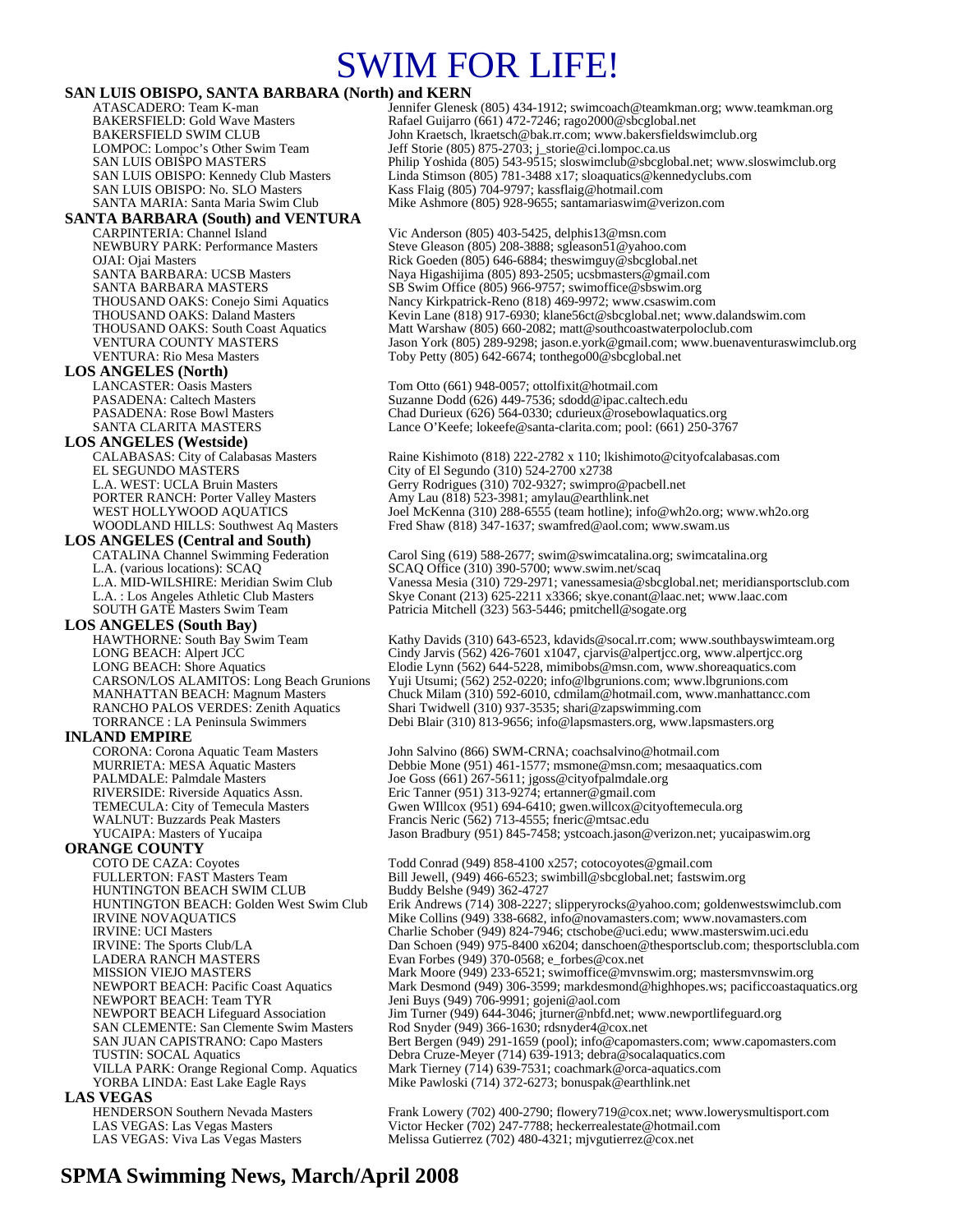# SPMA Competition Information and Instructions

**Rules:** Current USMS and SPMA rules will govern. All events are timed finals. Swimmers must check in with the Clerk of Course for deck seeded events that they wish to swim. After an event has been officially closed, swimmers may not check in. Age as of the last day of the meet determines age group for the meet for short course yards, and age as of December 31st of the year of competition determines age for long course and short course meters meets. You must be 18 years of age to register with SPMA and compete in meets.

**Eligibility:** Events are open to any **current** USMS registered swimmer or a foreign swimmer with a valid travel permit. SPMA swimmers are encouraged to submit their registration application with the submitted entry card, if NOT currently registered.

**Affiliation:** A swimmer's affiliation as stated on the consolidated entry card, if valid as of the first day of the meet, will apply throughout the meet, except that swimmers may unattach at any time.

**Submitted Times:** Please enter your best time, a reasonable estimate or a workout time. All times must be submitted on a SPMA consolidated entry card or a copy of a SPMA consolidated entry card (below). Do not mail in the meet entry form.

**Entry Confirmation:** To avoid any concern regarding receipt of entry card, enclose a self-addressed stamped envelope or postcard or mail card "Return Reply Request". No certified, registered or special delivery mail will be accepted. Receipt of entry will not be verified by phone.

**Strictly Forbidden**: Entering more than 5 individual events per day; using hand paddles in warm-up areas; diving in warm-ups unless in designated sprint lanes (entering the warm-up pool must be done with feet first with one hand in contact with the pool deck); use of any pacing device in competition; and smoking in any area where swimmers may be present.

**Open Water**: Swimmers using non-porous neoprene swim suits, wetsuits, or other non-porous attire will be ineligible for awards or place points.

> *Check out our website www.spma.net for up-to-date information*

SOUTHERN PACIFIC MASTERS ASSOCIATION . CONSOLIDATED ENTRY CARD

| Male<br>Name |                                                      |  |                                       |                                                                       |              |                                         |                                                                                                                                                                                                                                |              |                                      |     |                             |                                          |     |  |
|--------------|------------------------------------------------------|--|---------------------------------------|-----------------------------------------------------------------------|--------------|-----------------------------------------|--------------------------------------------------------------------------------------------------------------------------------------------------------------------------------------------------------------------------------|--------------|--------------------------------------|-----|-----------------------------|------------------------------------------|-----|--|
|              |                                                      |  |                                       | Age_________                                                          |              |                                         | Club and the contract of the contract of the contract of the contract of the contract of the contract of the contract of the contract of the contract of the contract of the contract of the contract of the contract of the c |              |                                      |     |                             |                                          |     |  |
| Event<br>No. | Event<br><b>FREESTYLE</b><br>No.<br>(Submitted Time) |  | <b>BACKSTROKE</b><br>(Submitted Time) |                                                                       | Event<br>No. | <b>BREASTSTROKE</b><br>(Submitted Time) |                                                                                                                                                                                                                                | Event<br>No. | <b>BUTTERFLY</b><br>(Submitted Time) |     | Event<br>No.                | <b>INDIV. MEDLEY</b><br>(Submitted Time) |     |  |
|              | 50                                                   |  | 50                                    |                                                                       |              |                                         | 50                                                                                                                                                                                                                             |              |                                      | 50  |                             |                                          | 100 |  |
|              | 100                                                  |  | 100                                   |                                                                       |              |                                         | 100                                                                                                                                                                                                                            |              |                                      | 100 |                             |                                          | 200 |  |
|              | 200                                                  |  | 200                                   |                                                                       |              |                                         | 200                                                                                                                                                                                                                            |              |                                      | 200 |                             |                                          | 400 |  |
|              | 400/500                                              |  |                                       |                                                                       |              |                                         |                                                                                                                                                                                                                                |              |                                      |     |                             | FOR OFFICE USE ONLY                      |     |  |
|              | 800/1000                                             |  |                                       | No. of events ________ $\times$ \$ _______ = \$ ________<br>Surcharge |              |                                         |                                                                                                                                                                                                                                |              |                                      |     |                             | Amt Rec'd                                |     |  |
| 1500/1650    |                                                      |  | Total                                 |                                                                       |              |                                         |                                                                                                                                                                                                                                |              |                                      |     |                             |                                          |     |  |
|              | Include a copy of USMS card                          |  | Signature on back is REQUIRED!        |                                                                       |              |                                         |                                                                                                                                                                                                                                |              |                                      |     | Include a copy of USMS card |                                          |     |  |

Late or incomplete entries (no fee, incomplete entry card, incomplete enty data) or entries postmarked after due date MAY **BE REJECTED!** 

ALL MASTERS swimmers are required to send a photo-copy of their USMS card with their entry card. ALL Masters swimmers may be asked to show their USMS card if requested at the meet.

"I, the undersigned participant, intending to be legally bound, hereby certify that I am physically fit and have not been otherwise informed by a physician. I acknowledge that I am aware of all the risks inherent in Masters swimming (training and competition), including possible permanent disability or death, and agree to assume all of those risks. AS A CONDITION OF MY PARTICIPATION IN THE MASTERS SWIMMING PROGRAM OR ANY ACTIVITIES INCIDENT THERETO, I HEREBY WAIVE ANY AND ALL RIGHTS TO CLAIMS FOR LOSS OR DAMAGES, INCLUDING ALL CLAIMS FOR LOSS OR DAMAGES CAUSED BY THE NEGLIGENCE, ACTIVE OR PASSIVE, OF THE FOLLOWING: UNITED STATES MASTERS SWIMMING, INC., THE LOCAL MASTERS SWIMMING COMMITTEES, THE CLUBS, HOST FACILITIES, MEET SPONSORS, MEET COMMITTEES, OR ANY INDIVIDUALS OFFICIATING AT THE MEETS OR SUPERVISING SUCH ACTIVITIES.

In addition, I agree to abide by and be governed by the rules of USMS."

12/94

| <b>PLEASE SIGN:</b>                                                                                                                               |     | <b>DATE</b>                                    |
|---------------------------------------------------------------------------------------------------------------------------------------------------|-----|------------------------------------------------|
| Is this your first Masters Meet?                                                                                                                  | Yes | Non-SPMA swimmers please include your address: |
| No                                                                                                                                                |     | Street: __________________                     |
| Read the meet information sheet carefully. Make your<br>check payable as shown on the meet information sheet<br>and mail it to the address shown. |     |                                                |

**SPMA Swimming News, March/April 2008** 

 $h$ lot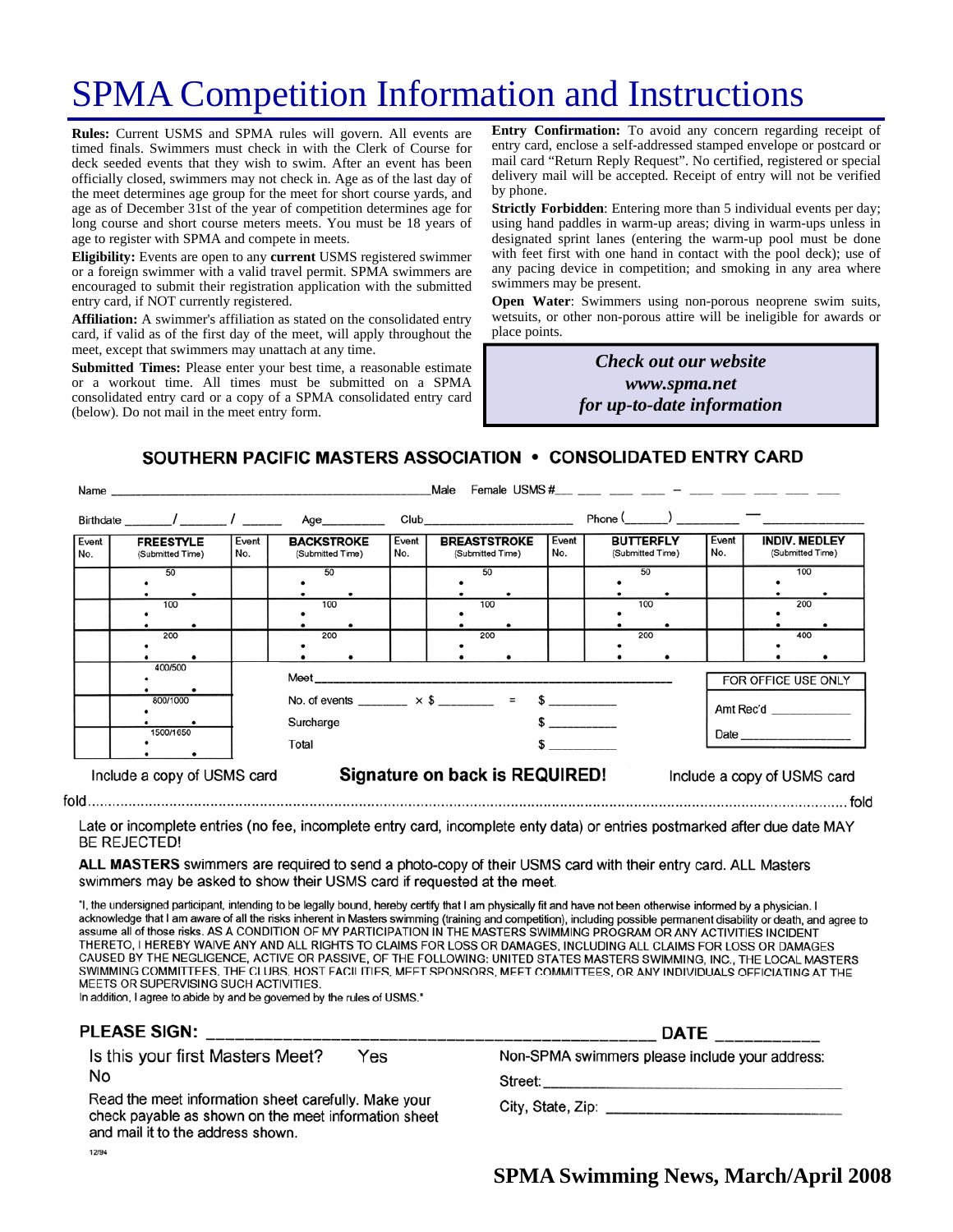## **Caltech Pentathlon SCY Swim Meet Sunday, March 9th, 2008**

#### Sanction number: 338-003

**Location and Directions:** 1201 E. California Blvd, Pasadena. The Caltech facility is an outdoor, eight-lane, 25-yard, all-deep pool with a separate 25-yard warm-up pool. Take Hill Avenue south from the 210 Fwy. After 1.2 miles, turn right on California Blvd. Go to the second stop light and turn left into the parking lot. Continue past the tennis courts to the gym. The pool is located west of Brown Gym. Or take the 110 Fwy. North until it ends. Go 1 mile and turn right on California Blvd., and continue 2 miles to Caltech. Parking is free on weekends.

**Entries:** The pre-entry postmark deadline is Friday, February 29rd. Deck entries close at 9:15 a.m. sharp! Age on March 9th determines age group for the meet. You must be at least 18 to compete.

**Seeding:** All events will be deck seeded slowest to fastest, by entered time, ages and sexes combined.

**Awards:** Custom pentathlon awards will be given to the top three finishers in each age group. The swimmer with the lowest cumulative time for all five events shall be declared the winner. A swimmer must swim all five events to be considered for an award.

**Entry Fees:** \$20.00 flat fee per swimmer. Deck entries are allowed for \$30.00. Late entries and entries received without payment will be treated as deck entries and charged the deck entry fee.

#### **Checks payable to**: Caltech Masters

Mail consolidated entry card, a copy of your 2008 USMS card, and check to: Caltech Pentathlon, c/o Suzanne Dodd, 211 Eastern Ave, Pasadena, CA 91107.

**Questions:** Meet Director, Suzanne Dodd, (626) 449-7536.

# **Sunday, March 9, 2008**

Warm-up at 9:00 a.m. Meet starts at 10:00 a.m.

1. 50 yd. Butterfly 2. 50 yd. Backstroke 3. 50 yd. Breaststroke 4. 50 yd. Freestyle 5. 100 yd. Individual Medley

# Expand your horizons!

Take a trip to a swim meet in a neighboring LMSC. For up-to-date information check out these websites: San Diego-Imperial: www.simasterswim.org New Mexico: www.zianet.com/pdjang/nmms/index.htm Arizona: www.azlmsc.org

## **Santa Clarita Masters SCY Swim Meet Saturday, March 29th, 2008**

#### Sanction number: 338-004

**Directions:** Santa Clarita Aquatic Center, 20850 Centre Pointe Pkwy. *From the north*, take I-5 to the Valencia Blvd exit in Valencia. Go east several miles (Valencia Blvd turns into Soledad Canyon Rd) to Ruether Ave. Turn right and cross over railroad tracks. Turn right at Centre Pointe Pkwy. Turn left into driveway for Aquatic Center. *From the south*, take I-5 to Hwy. 14 north. Exit at Golden Valley Rd. Turn left onto Golden Valley Rd. Turn right on Centre Point Pkwy. Make a right into the driveway for the Aquatic Center. Parking available in both upper and lower parking lots.

**Entries:** The pre-entry postmark deadline is Saturday, March 22nd. Deck entries for the 1650 yd. Freestyle will close at 8:45 a.m., all other deck entries close at 11:00 a.m. Age on March 29th determines age group for the meet. You must be at least 18 to compete.

**Seeding:** All events will be deck seeded slowest to fastest, by entered time, ages and sexes combined. Check-in is not required in order to be deck seeded, except swimmers must check in to swim the 1650 yd. Freestyle and the 400 yd. Freestyle.

**Relays:** All relays will be deck entered. Relay fees are \$4.00 per relay due upon entry. For each relay swimmer who is not entered in individual events, a fee of \$5.00 and a signed liability release must be submitted with the relay entry.

**Awards:** Individual: SPMA ribbons for places 1 to 3. Relay: SPMA ribbons for first place.

**Entry Fees:** \$20.00 per swimmer flat fee. Deck entries allowed for a total of \$30.00.

**Checks payable to**: City of Santa Clarita. Mail consolidated entry card, a copy of your 2008 USMS card, and check to: Santa Clarita Aquatic Center, c/o Santa Clarita Masters Club, 20850 Centre Pointe Pkwy, Santa Clarita, CA 91355.

**Questions:** Meet Directors, Chris Lundie, (661) 250-3771, clundie@santa-clarita.com; Lance O'Keefe, (661) 250-3767, lokeefe@santa-clarita.com; Mike Coash, (661) 250-3760, mcoash@santa-clarita.com. General information and lodging information can be found at www.scmconline.com.

#### **Sunday, March 29. 2008**

1650 warm-up at 8:00 a.m. 1650 starts at 9:00 a.m. 1. 1650 yd. Freestyle (check-in required) Additional warm-up after 1500 Event #2 starts at noon 2. 200 yd. Mixed Freestyle Relay 3. 100 yd. Butterfly 4. 200 yd. Freestyle 5. 100 yd. Breaststroke 6. 50 yd. Freestyle 7. 200 yd. Individual Medley 8. 400 yd. Freestyle (check-in required) 9. 100 yd. Backstroke 10. 50 yd. Butterfly 11. 400 yd. Individual Medley 12. 200 yd. Breaststroke 13. 100 yd. Freestyle 14. 50 yd. Backstroke 15. 200 yd. Butterfly 16. 100 yd. Individual Medley 17. 50 yd. Breaststroke 18. 200 yd. Backstroke 19. 200 yd. Mixed Medley Relay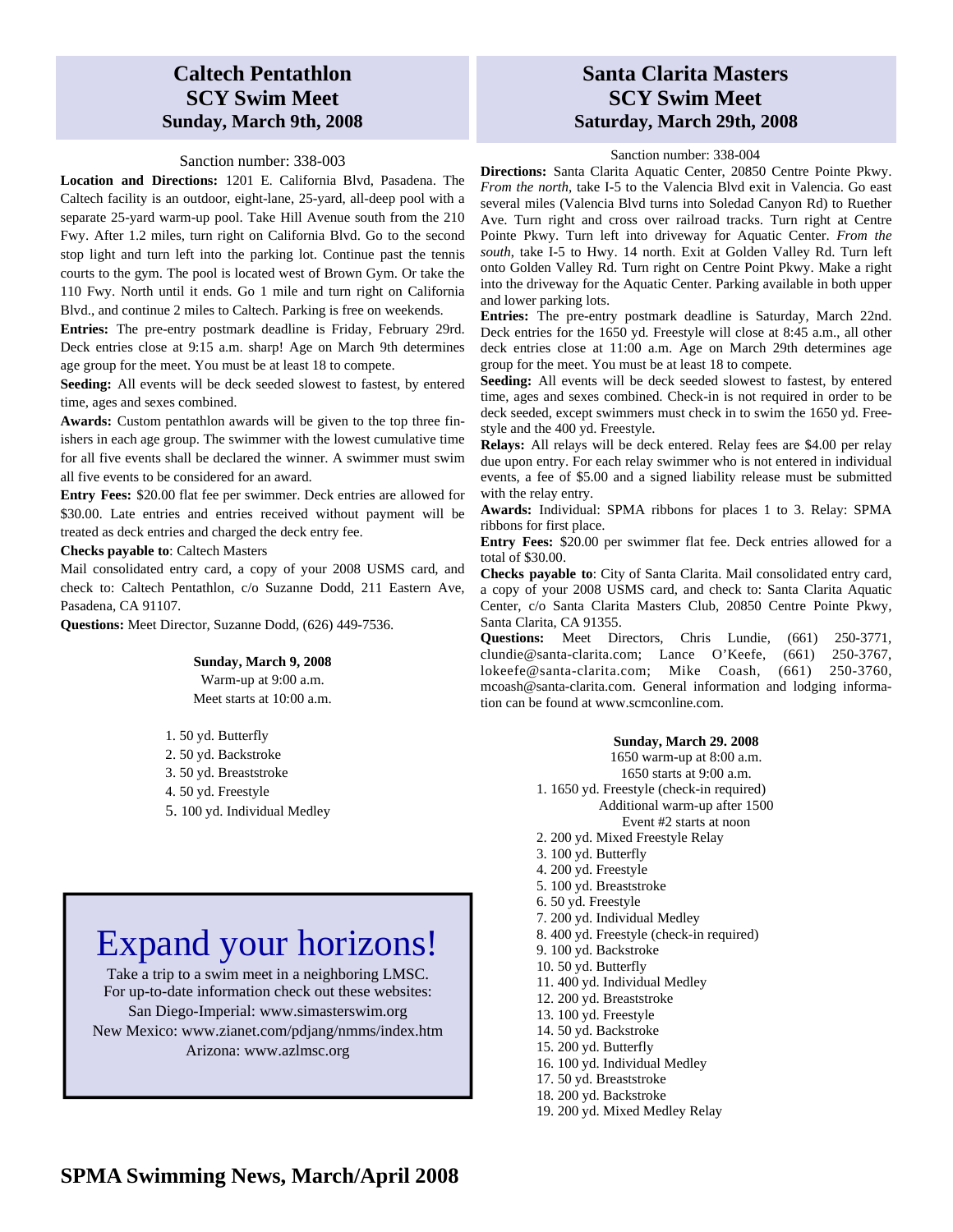### **Mission Viejo Nadadores 2008 SPMA and Southwest Zone SCY Championship Meet Friday to Sunday, April 11th to 13th, 2008**

#### Sanction number: 338-005

**Directions:** Lower Marguerite Aquatic Complex, 27474 Casta Del Sol, Mission Viejo, CA 92692. Take I-5 to the La Paz exit. Turn east on La Paz, left on Marguerite, and right on Casta Del Sol. Turn right at the first driveway. The swim parking lot is behind the tennis courts on the right with the exit being at the upper lot. Do not park in the tennis lot on Marguerite.

**Entries:** Flat fee of \$45.00 if postmarked before Monday, March 31<sup>st</sup>. Add a \$10.00 late fee for all entries postmarked (or entered on-line) after Monday, March 31st. All entries must be received by 6:00 p.m. Monday, April 7th. No individual deck entries will be allowed. Age on April 13, 2008 determines age for the meet. You must be at least 18 to compete. Swimmers are limited to entering a total of 7 individual events for the entire meet and no more than 5 individual events per day. There will be no refunds of entry fees after April 7th.

**Relays**: All relays will be deck entered. Relay only swimmers may enter for a \$10.00 fee and must sign a consolidated entry card. Relay entries are \$10 per relay, and there is no limit on the number of relays a swimmer may swim, but swimmers may swim only one relay (men, women, or mixed) per event.

**Seeding:** All events will be seeded and swum slowest to fastest. Men and women will be seeded together for the 500, 1000 and 1650 yd. Freestyle and 400 yd. Individual Medley, based on entry time. Men and women will swim separately for all other individual events. Scoring will be by gender and age group. The 1650 yd. Freestyle may be limited to the first 60 entries at the discretion of the meet director. Swimmers may enter both the 1000 and 1650 yd. Freestyle.

**Timing:** Electronic timing will be used and two timers per lane will be provided. Clubs are requested to assist with timing where possible.

**Check in:** Positive check-in is required for 500, 1000, and 1650 yd. Freestyle and 400 yd. Individual Medley. All other events will be pre-seeded. Check-in closes at 12:30 p.m. Friday for the 1650 yd. Freestyle, 1:30 p.m. Friday for the 400 yd. IM, and 2:30 p.m. Friday for the 1000 yd. Freestyle and 8:30 a.m. Sunday for the 500 yd. Freestyle.

**Awards:** Individual: SPMA medals for places 1 to 3 and SPMA ribbons for places 4 to 6 for each age group and gender. Relays: SPMA medals for 1st place, SPMA ribbons for 2nd and 3rd places. There will be special awards for high point male and female swimmer in each age group, based on points from individual events. Awards to the top eight teams, based on combined scoring for men and women, individual events plus relays.

**Checks payable to:** Mission Viejo Nadadores

Mail consolidated entry card, a copy of your 2008 USMS card, and check to: Mission Viejo Nadadores Masters/Mark Moore, PMB #391 25108-B Marguerite Pkwy, Mission Viejo, CA 92692. Send a SASE or stamped postcard for a return receipt.

To register online, go to www.spma.net or www.mastersmvnswim.org and click on 2008 Southwest Zone and SPMA SCY Championships.

**Questions:** Call 949-489-1847 or send an email to Mark Moore, m.w.moore@cox.net. For hotels, information, and directions go to www.mastersmvnswim.org.

**Snack Bar:** A complete hot and cold snack bar will be available. **Online Entries (and additional information):** 

http://mastersmvnswim.org/2008ShortCourseChamps.htm

#### **Friday, April 11, 2008 Warm-up noon Meet starts at 1 p.m.**

*Check-in for 1650 yd. Freestyle closes at 12:30 p.m.*  1. 1650 yd. Freestyle (Women, Men) *Check-in for 400 IM closes at 1:30 p.m.*  2. 400 yd. Individual Medley (Women, Men) *Check-in for the 1000 yd. Freestyle closes at 2:30 p.m.*  3. 1000 yd. Freestyle (Women, Men)

### **Saturday, April 12, 2008 Warm-up at 8:00 a.m.**

### **Meet starts at 9:00 a.m.**

- 4. Women's 200 yd. Freestyle
- 5. Men's 200 yd. Freestyle
- 6. Women's 50 yd. Butterfly
- 7. Men's 50 yd. Butterfly
- 8. 200 yd. Freestyle Relay (Women, Men, Mixed)
- 9. Women's 100 yd. Backstroke
- 10. Men's 100 yd. Backstroke
- 11. Women's 100 yd. Breaststroke
- 12. Men's 100 yd. Breaststroke
- 13. Women's 200 yd. Butterfly
- 14. Men's 200 yd. Butterfly
- 15. 200 yd. Medley Relay (Women, Men, Mixed)
- 16. Women's 50 yd. Freestyle
- 17. Men's 50 yd. Freestyle
- 18. Women's 200 yd. Individual Medley
- 19. Men's 200 yd. Individual Medley
- 20. 400 yd. Freestyle Relay (Women, Men, Mixed)

#### **Sunday, April 13, 2008 Warm-up at 8:00 a.m. Meet starts at 9:00 a.m.**

*Check-in for the 500 yd. Freestyle closes at 8:30 a.m.* 

- 21. 500 yd. Freestyle (Women and Men)
- 22. Women's 100 yd. Butterfly
- 23. Men's 100 yd. Butterfly
- 24. Women's 50 yd. Breaststroke
- 25. Men's 50 yd. Breaststroke
- 26. Women's 200 yd. Backstroke
- 27. Men's 200 yd. Backstroke
- 28. 400 yd. Medley Relay (Women, Men, Mixed)
- 29. Women's 100 yd. Freestyle
- 30. Men's 100 yd. Freestyle
- 31. Women's 200 yd. Breaststroke
- 32. Men's 200 yd. Breaststroke
- 33. Women's 50 yd. Backstroke
- 34. Men's 50 yd. Backstroke
- 35. Women's 100 yd. Individual Medley
- 36. Men's 100 yd. Individual Medley
- 37. 800 yd. Freestyle Relay (Women, Men, Mixed)

**Relays:** A swimmer may swim only one relay in each of events 8, 15, 20, 28, and 37.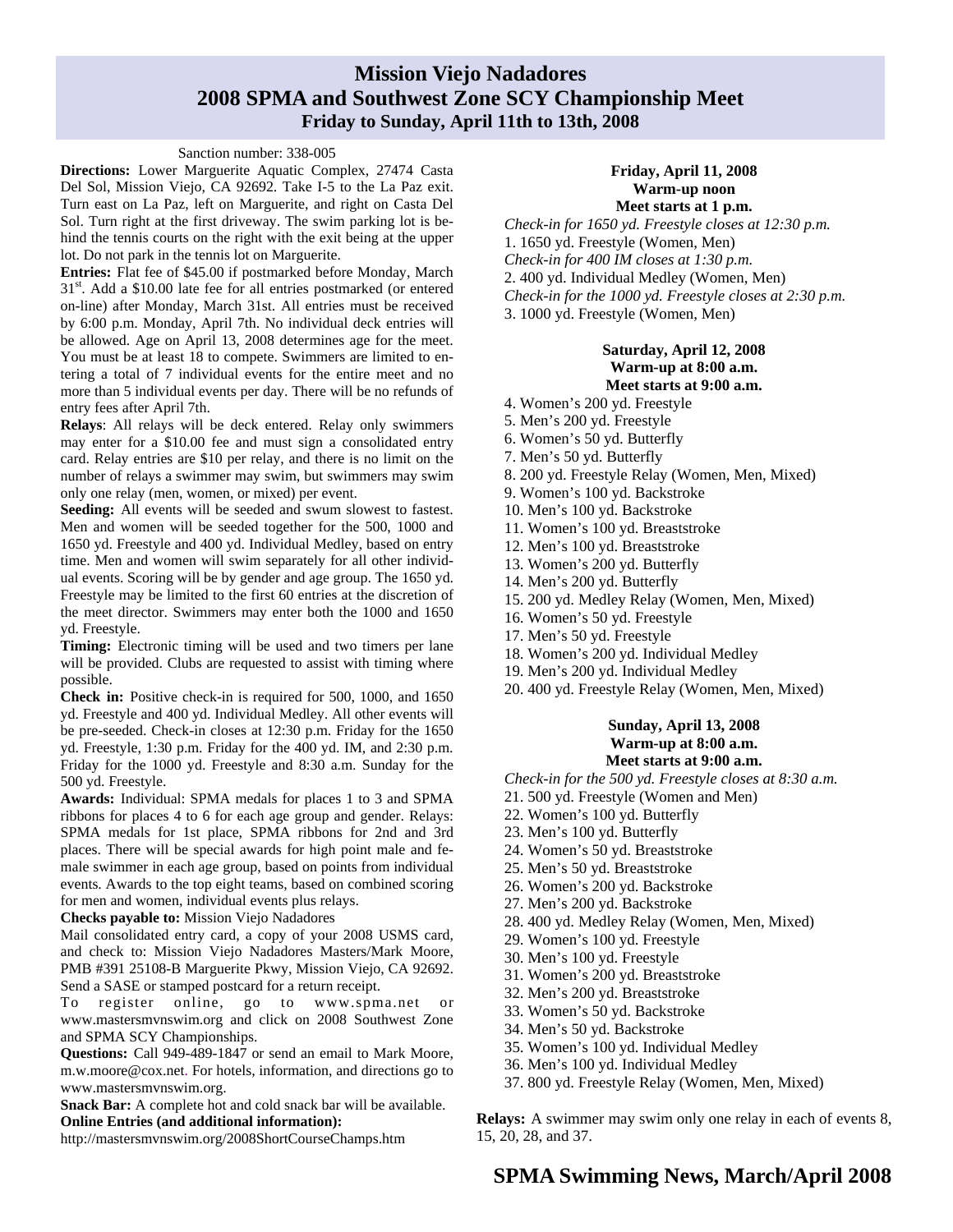## **Mission Viejo Nadadores LCM Swim Meet Sunday, June 1st, 2008**

#### Sanction number: 338-011

**Directions:** Mission Viejo Pool is an outdoor, 25-yd. by 50-m competition pool at the Marguerite Aquatic Center, 27474 Casa Del Sol, Mission Viejo. From the north or south, take the I-5 Freeway to the Alicia Parkway exit in Mission Viejo. Go east (away from the ocean) to Trabuco Road. Turn right on Trabuco to Marguerite Parkway. Go left on Marguerite to Casa Del Sol, turn right onto Casa Del Sol, and turn into the driveway for pool parking. There will be no parking in the upper parking lot. No tennis parking on Marguerite allowed.

**Entries:** The pre-entry postmark deadline is Monday, May 26th. Deck registration is permitted. Deck entries will close at 8:00 a.m. for the 1500 m Freestyle and at 10:30 a.m. for all other events. Age on December 31, 2008 determines age group for the meet. You must be at least 18 to compete.

**Seeding:** All events will be deck seeded slowest to fastest, by entered time, ages and sexes combined. Check-in is not required in order to be deck seeded, except swimmers must check in to swim the 400 and 1500 m Freestyle and the 400 m Individual Medley.

**Relays:** All relays will be deck entered on SPMA relay forms available at the meet. Relay fees are \$2.00 per relay due upon entry. For each relay swimmer who is not entered in individual events, a fee of \$10.00 and a signed liability release must be submitted with the relay entry.

**Awards:** Individual: SPMA ribbons for places 1 to 3. Relay: SPMA ribbons for first place.

**Entry Fees:** \$20.00 per swimmer flat fee. Deck entries allowed for a total of \$30.00.

**Checks payable to**: Mission Viejo Nadadores (MVN)

Mail consolidated entry card, a copy of your 2008 USMS card, and check to: Mission Viejo Nadadores — Mark Moore, 25108-B Marguerite Parkway #391, Mission Viejo, CA 92692.

**Questions:** Meet Director, Mark Moore (949) 489-1847; coachmark@mastersmvnswim.org.

**Snack Bar**: Hot and cold drinks, snacks, and food will be available for purchase.

#### **Sunday, June 1, 2008**

1500 warm-up at 8:00 a.m. 1500 starts at 8:30 a.m. 1. 1500 m Freestyle (check-in required) Additional warm-up after 1500 Event #2 will start no earlier than 11:00 a.m. 2. 400 m Individual Medley (check-in required) 3. 200 m Freestyle 4. 50 m Butterfly 5. 100 m Backstroke 6. 200 m Breaststroke 7. 200 m Medley Relay (men, women, or mixed) 8. 200 m Individual Medley 9. 200 m Butterfly 10. 50 m Breaststroke 11. 200 m Backstroke 12. 100 m Freestyle 13. 100 m Butterfly 14. 50 m Backstroke 15. 200 m Freestyle Relay (men, women, or mixed) 16. 100 m Breaststroke 17. 50 m Freestyle 18. 200 m Fun Fin Relay 19. 400 m Freestyle (check-in required)

*Please read the general information on entering swim meets on the third page of this newsletter!* 

**SPMA Swimming News, March/April 2008** 

### **Las Vegas Masters LCM Meet Saturday, June 14th, 2008**

#### Sanction number: 338-021

**Directions:** Desert Breeze Park, 8275 W. Spring Mountain Road, indoor 50-meter by 25-yard pool. Lanes will be available for warm-up. From the I-15 Fwy., take the Spring Mountain Rd West exit. Turn west on Spring Mountain Road and go 4 1/2 miles to the pool.

**Entries:** Pre-entry postmark deadline: Saturday, June 7th. On deck registration permitted. Deck entries will close at 12:30 p.m. for the first 6 events. Deck entries will close at 1:00 p.m. for the remaining events. Age on December 31, 2008 determines age group for the meet. You must be at least 18 to compete.

**Seeding:** All events will be deck seeded slowest to fastest, by entered time, ages and sexes combined. Check-in is not required in order to be deck seeded except swimmers *must* check in to swim the 400 meter freestyle.

**Relays:** All relays will be deck entered, on SPMA relay forms available at the meet. Relays are *free*. For each relay swimmer who is not entered in individual events, a fee of \$5.00 and a signed liability release must be submitted with the relay entry.

**Awards:** Individual: SPMA ribbons for places 1 to 3. Relay: SPMA ribbons for first place.

**Entry Fees:** \$3.00 per each individual event entered and a \$10.00 surcharge per swimmer. Note that deck entrants will pay an additional \$10.00 entry charge.

**Checks payable to**: Las Vegas Masters

Mail consolidated entry card, copy of 2008 USMS card, and check to: Las Vegas LCM Meet, P. O. Box 204, Lake Forest, CA 92609-0204.

**Questions:** Meet Director, Victor Hecker (702) 247-7788. Meet Entries: Robert Mitchell (949) 689-7946, mitchellrobert@cox.net.

#### **Saturday, June 14, 2008**

Warm-up at noon Meet starts at 1:00 p.m. 1. 400 m Freestyle (check-in required) 2. 50 m Butterfly 3. 100 m Freestyle 4. 100 m Backstroke 5. 200 m Freestyle 6. 50 m Breaststroke 7. 100 m Butterfly 8. 50 m Freestyle 9. 50 m Backstroke 10. 200 m Individual Medley 11.100 m Breaststroke 12.200 m Medley Relay 13.200 m Freestyle Relay

# *LATE BREAKING NEWS!*

*San Luis Obispo Masters will be holding a Long Course Meters Meet on Saturday, May 3rd, after their kids meet. Please check the SPMA website (www.spma.net) for meet entry information, or call the SPMA Office.*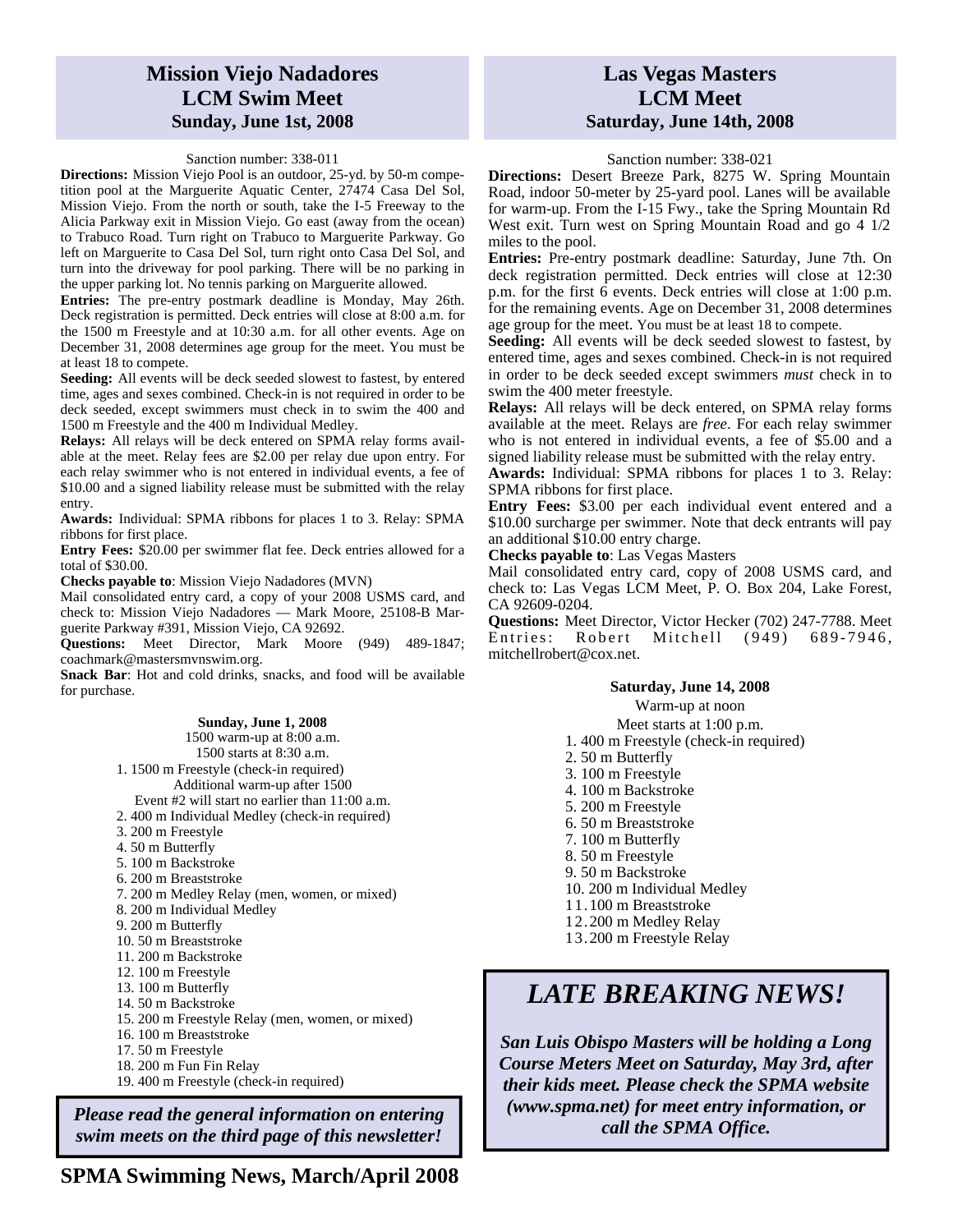# Swim Your Stress Away by Jessica Seaton

Masters swimmers know that swimming is good for dealing with stress. We know when we're not swimming we don't deal with stress as well. Understanding the physiology of the stress response and how exercise can help you might serve to keep you motivated to swim during stressful times.

A stressor is anything that unbalances our life, either physical or psychological, and causes a stress-response. These may be good events, such as a swim meet or an ocean swim, or bad events such as a divorce. A stressor can also be the anticipation of an event. The stress response is fairly consistent, regardless of the type of stressor, physical or psychological. Your body reacts similarly whether you're fleeing for your life or sitting in a chair stewing about some wrong that's been done to you. However, we are designed to optimally handle acute physical stresses, such as being physically attacked, and not repeated bouts of psychological stress. Not being able to turn off the stress response when the stress has passed or chronic stress can potentially lead to diseases that make you sick.

### **The Stress Response**

In very broad strokes, the basic idea behind the stressresponse is that your body is going to need to use your muscles to either fight or flee, even if all you're doing is sitting in a chair and thinking about a stressor. Muscles need energy in the form of glucose, simple proteins, and fat, which must be released from storage sites such as the liver. Your heart rate, blood pressure, and respiratory rate all increase in order to deliver this energy to the muscles more quickly. Non-essential physiological functions are tabled for the time being. Digestion, growth and tissue repair, sex drive and reproduction, and immunity are inhibited. If the stress is severe and long enough, your sensitivity to pain decreases. In acute stress your memory may improve and you have a heightened sense of awareness of your surroundings.

Long-term stress does not lead to hormonal exhaustion as originally thought, but rather the stress response, when continually activated, becomes damaging over time. What works well for the short-term, may not be good for the body over an extended period of time. If you are constantly mobilizing energy for your muscles at the expense of storing extra energy, you'll have no reserves and end up suffering from fatigue. Your risk of diabetes increases. Having your blood pressure constantly elevated may lead to hypertension and ultimately kidney damage or a stroke. With depressed immune function, you're more likely to contract an illness or disease. Once you're ill, your body's ability to heal is diminished. The hormones

that help sharpen your memory in the short term may contribute to memory loss later.

### **So How Does Swimming Help?**

1. Exercise decreases your risk for cardiovascular and metabolic (for example: diabetes) diseases. If you're less likely to get these diseases, you're less likely to have stress aggravate these diseases.

2. Exercise makes you feel good. Competitive athletes tend to be well-adjusted, extroverted, and optimistic to begin with. However, many studies have shown that exercise improves mood in everyone and is beneficial for depression. Aside from the secretion of beta-endorphins, doing exercise gives you a sense of accomplishment. However, if exercising is not something you want to do, its beneficial effects for stress are greatly diminished.

3. The stress response is about preparing your body for the sudden use of muscular activity. If you actually use your muscles in an explosive manner you ultimately reduce tension in them. However, aerobic exercise appears to be a better stress reducer than anaerobic exercise. Swimming workouts tend to be more aerobic than anaerobic.

4. Those who exercise tend to have a smaller stress response to various psychological stressors.

5. Masters swimming also has another benefit: social support. Both getting and giving social support help reduce stress.

The positive effects of exercise on stress response and mood only last for a few hours to a day after exercising. This is a good argument for doing some form of exercise everyday, even if it isn't swimming. The bottom line for general health is at least 30 minutes of exercise everyday. However, moderation is still the key. Too much exercise can also be a stressor, in that it can lead to overtraining and burn-out.

If you'd like to read a very interesting and entertaining book about stress, I highly recommend *Why Zebras Don't Get Ulcers* by Robert M. Sapolsky, Ph.D. The latest edition was published in 2004. The author is very witty and thoughtful.

*Jessica Seaton, D.C. is a chiropractic orthopedist with a Sports Medicine focus practicing in West Los Angeles for more than 20 years. Additionally, Dr. Seaton also specializes in Functional Medicine, a field that includes stress management, as well as genetic, environmental, nutritional, and other lifestyle factors. She can be reached at (310) 470-0282 or JSeaton@aol.com or www.drjessicaseaton.com.*